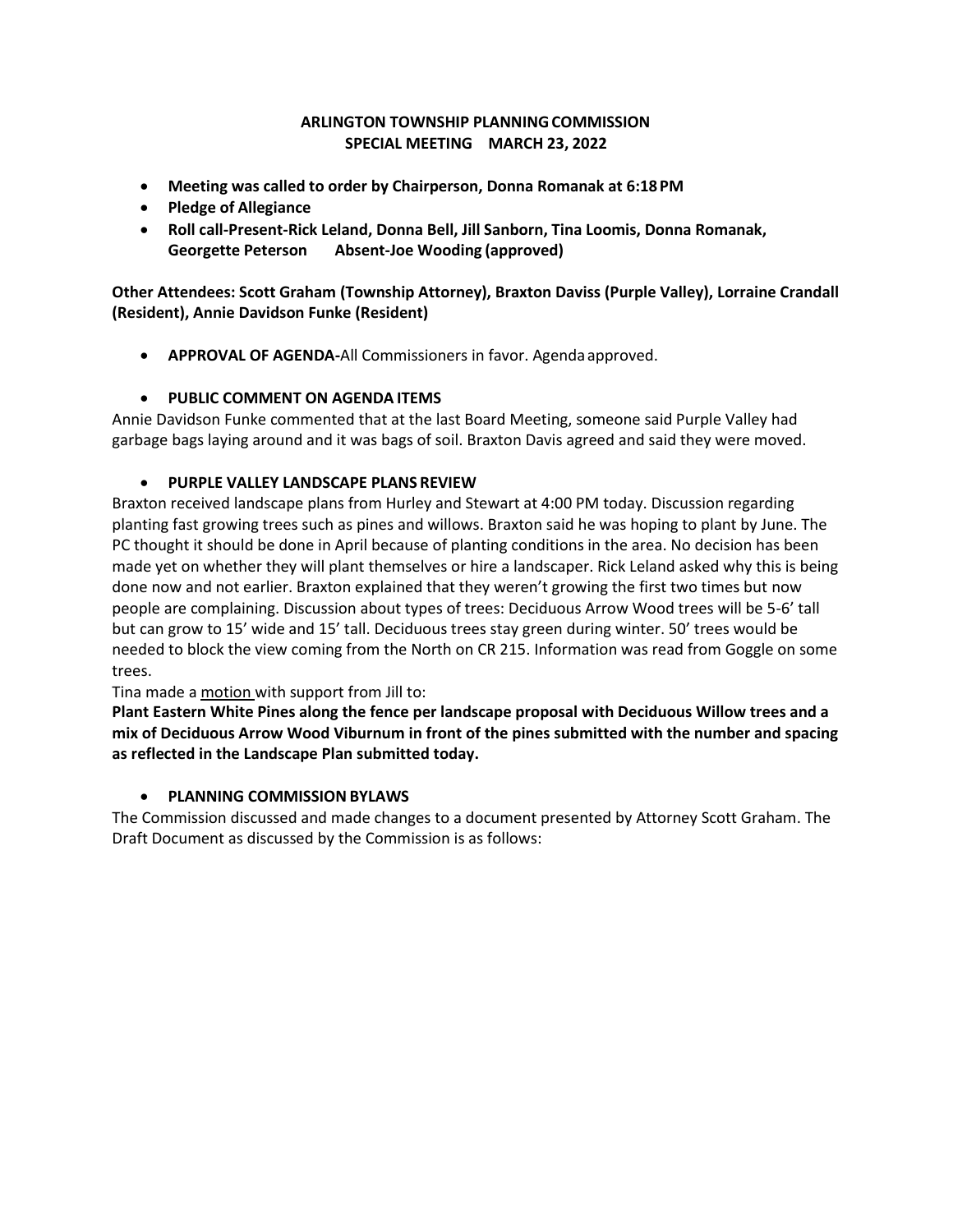### **ARLINGTON TOWNSHIP**

### **PLANNING COMMISSION BYLAWS ADOPTED MARCH 23, 2022**

These Bylaws are adopted by the Arlington Township Planning Commission to facilitate the performance of its duties as described in relevant state statutes and Township documents.

#### **SECTION 1: MEMBERSHIP AND OFFICERS**

- **A. MEMBERSHIP, SELECTION of Officers, and Tenure.** The Planning Commission shall consist of seven members or another number of members as established by the Township Board. At the last regular meeting of each calendar year, the planning commission shall select from its membership a chairperson, vice-chairperson, and secretary. All officers shall serve a term ofone year, or until their successors are selected and assume office. All officers shall be eligible for reelection for consecutive terms.
- **B. Chairperson.** The chairperson shall prepare all agendas, reside at all meetings, nominate persons to serve on committees and perform such other duties as may be ordered by the planning commission and will distribute supporting materials and agendas at least 10 days prior to each meeting.
- **C. Vice-Chairperson.** The vice-chairperson shall act in the capacity of the chairperson in his/her absence. In the event the office of chairperson becomes vacant, the vice-chairperson shall succeed to this office for the unexpired term, and the planning commission shall select a successor to the office of vice-chairperson for the unexpired term.
- **D. Secretary.** The secretary shall execute documents in the name of the planning commission, shall be responsible for the preparation of minutes, shall keep attendance, and shall perform such other duties as the planning commission my determine.

### **SECTION 2: MEETINGS**

The business the planning commission may perform shall be conducted at a public meeting held In compliance with the Open Meetings Act. The planning commission may establish reasonable Rules and regulations in order to minimize the possibility of disrupting the meeting.

**A. Regular Meetings.** The planning commission shall hold not less than four regular meetings each year and by resolution shall determine the time and place of such meetings. Other meetings may be held as necessary. When a regular meeting falls on a legal holiday or upon a day resulting in a conflict, the planning commission shall, if possible, select alternate meeting date in the same month as the originally scheduled meeting.

Notice of regular planning commission meetings shall be posted at the principal township office within 10 days after the planning commission's first meeting in each calendar year in accordance with the Open Meetings Act.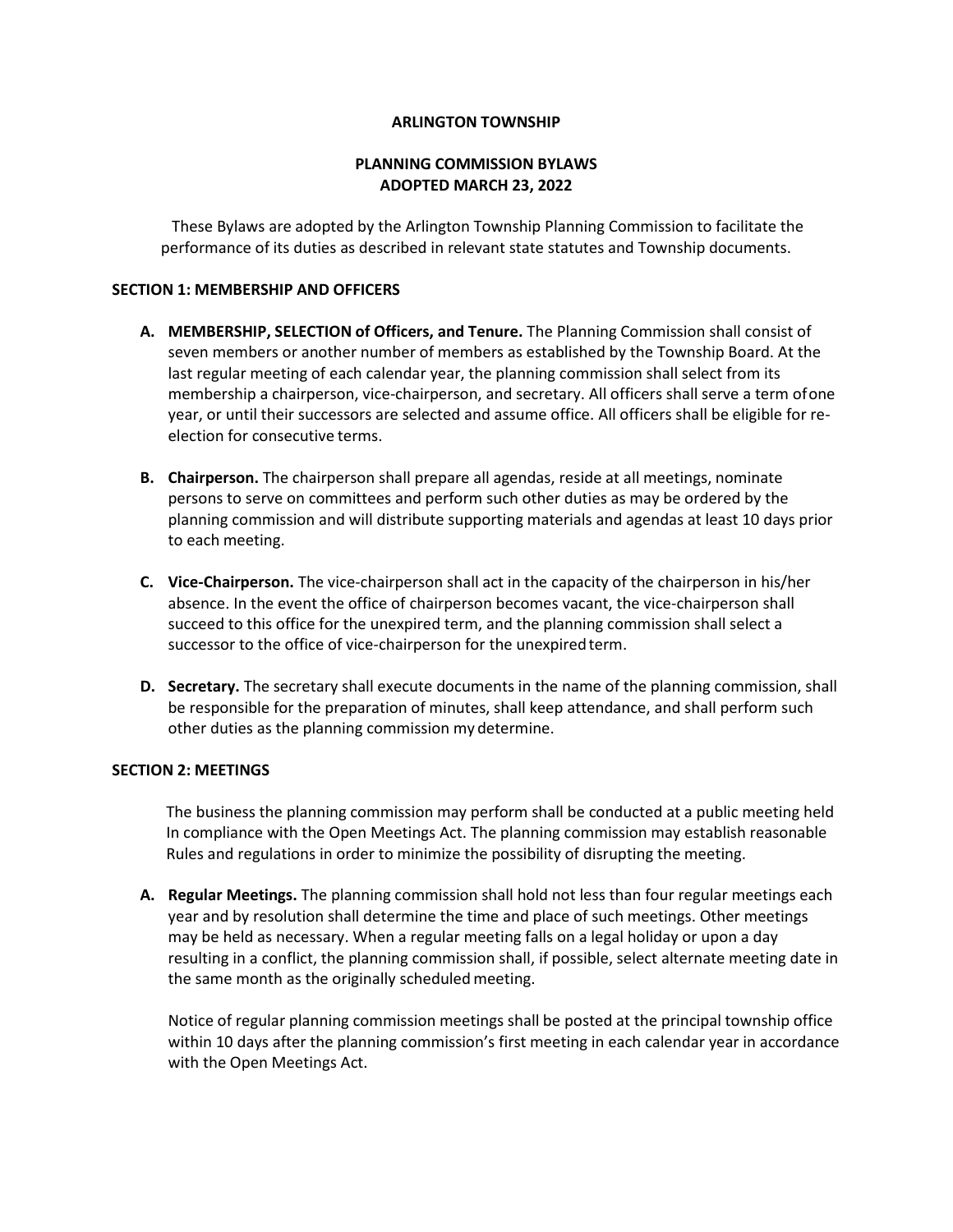**B. Special Meetings.** Special meetings may be called by the chairperson or upon written request to the secretary by at least two members of the planning commission.

Notice of special meetings shall comply with the Open Meetings Act.

- **C. Notice.** Notice required for specific planning, zoning or other land use actions will be given in accordance with the Michigan Planning Enabling Act, the Michigan Zoning Enabling Act, Land Division Act, or other applicable statute.
- **D. Public Hearings.** All public hearings held by the planning commission must be held as part of a regular or special meeting of the planning commission.
- **E. Agenda.** The chairperson shall be responsible for preparing a tentative agenda for planning commission meetings. The agenda may be modified by action of thecommission.
- **F. Quorum.** A majority of the total number of planning commission members then set by the Board shall constitute a quorum for transacting business and taking official action for all matters. No official action of the commission may be taken without a quorum present.
- **G. Voting.** An affirmative vote of the majority of all members of the planning commission is required to approve any part of the master plan or amendments to the plan or to amend these bylaws. Unless otherwise required by statute, other actions or motions placed before the planning commission may be adopted by a majority vote of the members present and voting, as long as a quorum is present. Voting shall be by voice vote; a roll call vote shall be required if requested by a commission member or directed by the chairperson. Except in the case of conflict of interest, all planning commission members, including the chairperson and ex officio member, shall vote on all matters when called to vote.
- **H. Public Records.** All meetings, minutes, records, documents, correspondence, and other materials of the planning commission shall be open to public inspection in accordance with the Freedom of Information Act, except as may otherwise be provided by law.

### **SECTION 3: DUTIES of the PLANNING COMMISSION**

The planning commission shall perform the following duties:

- A. Prepare, review, and update a master plan as a guide for development withing the township's planning jurisdiction.
- B. Take such action on petitions, staff proposals and township board requests for amendments to the zoning and master plan as required.
- C. Prepare an annual written report to the township board of the planning commission's operations and the status of planning activities.
- D. Take such actions as authorized or required by relevant statutes.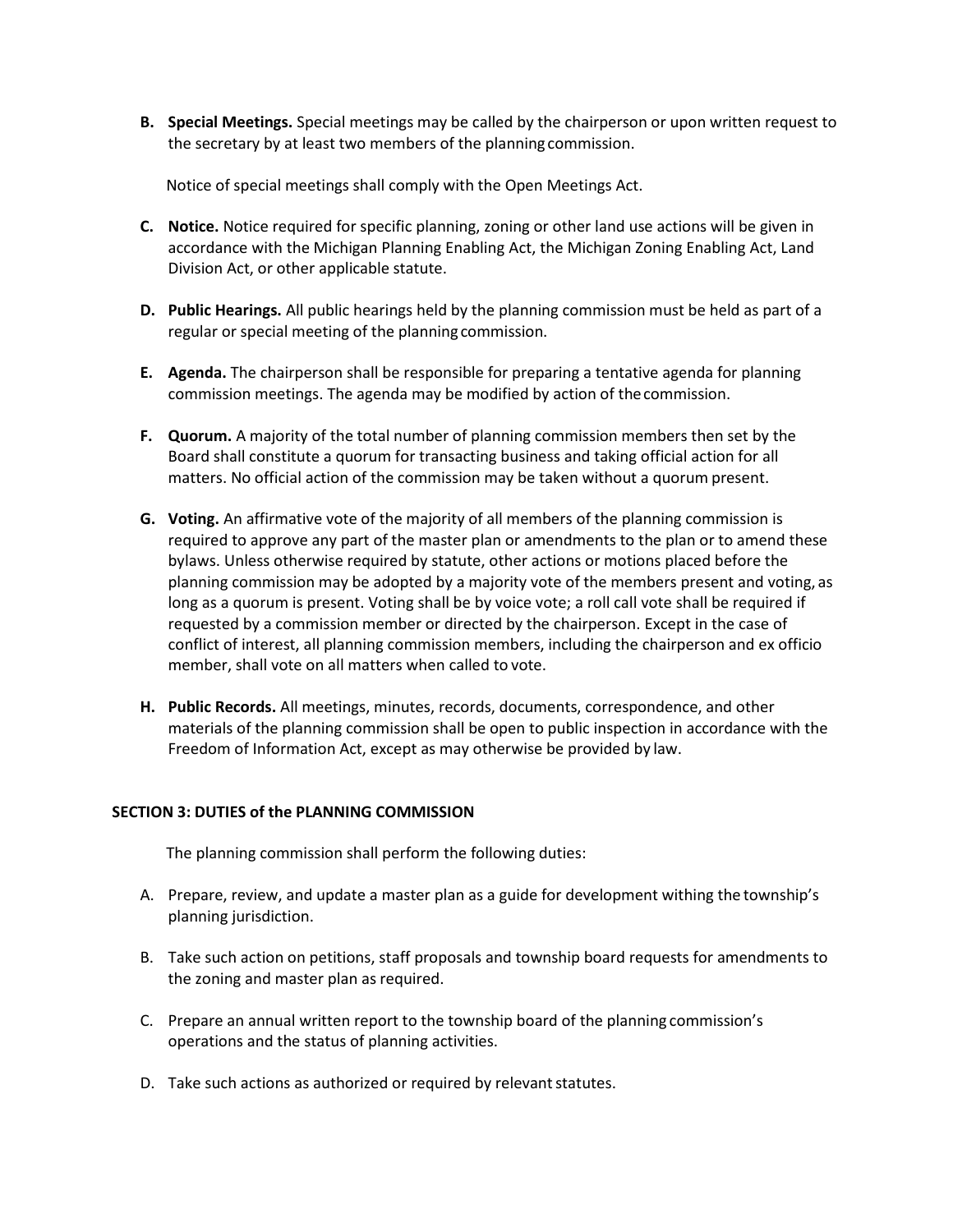E. Perform other duties and responsibilities or respond as requested by the townshipboard.

#### **SECTION 4: ABSENCES, REMOVALS, RESIGNATIONS and VACANCIES**

- A. To be excused, members shall notify the planning commission chairperson when they intend to be absent from a meeting. Failure to make this notification prior to the meeting shall result in an unexcused absence.
- B. Members may be removed by the township board for misfeasance, malfeasance or nonfeasance in office upon written charges and after a public hearing.
- C. A member may resign from the planning commission by sending written notice to the township board through the board's clerk and supervisor. Email notice shall constitute written notice under these bylaws if sent to the required official at the email address noted for official purposes.
- D. Vacancies shall be filled by the township supervisor, with the approval of the township board. Successors shall serve out the unexpired term of the member being replaced.

### **SECTION 5: CONFLICT OF INTEREST**

Before casting a vote on a matter on which a planning commission member may reasonably be considered to have a conflict of interest, the member shall disclose the potential conflict of interest to the planning commission. Failure of a member to disclose a potential conflict of interest as required by these bylaws may constitute malfeasance in office. Members are authorized to request the opinion of the township attorney regarding conflict questions, whether they are the subject of the potential conflict or not.

Conflict of interest is defined as, and a planning commission member shall declare a conflict of interest and abstain from participating in planning commission deliberations and voting on a request when:

1. An immediate family member is involved in any request for which the planning commissionis asked to make a decision. "Immediate family member" is defined as:

The planning commission member's spouse, the member and member's spouse's children (including adopted) and their spouses, step-children and their spouses, grandchildren and their spouses, parents and step parents, brothers and sisters and their spouses, grandparents, parents' in-law, grandparents' in-law, or any person residing in the planning commission member's household.

- 2. The planning commission member has a business or financial interest in the property involved in the request or has a business or financial interest in the applicant.
- 3. The planning commission member owns or has a financial interest adjacentproperty.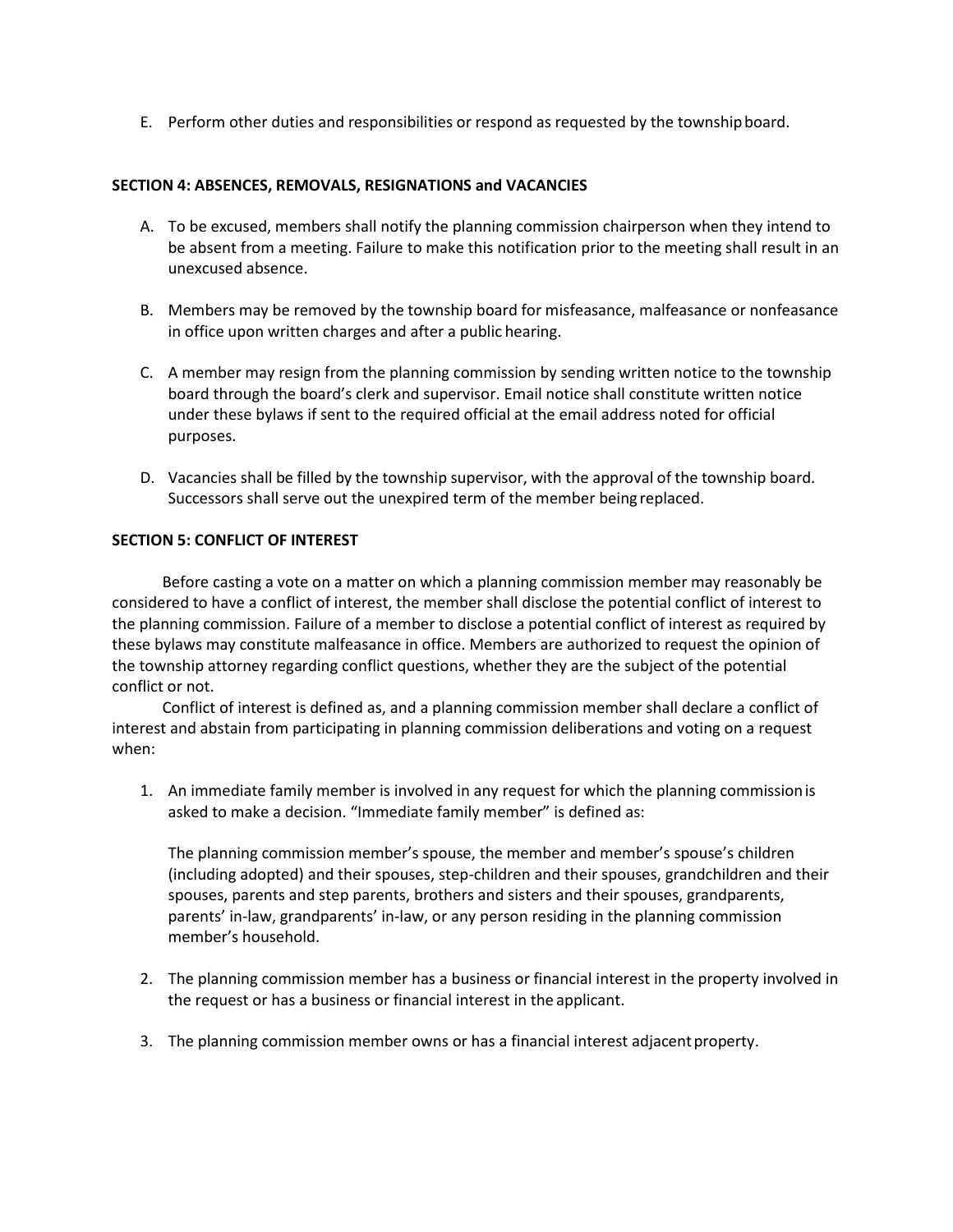4. There is a reasonable appearance of a conflict of interest, as determined by a majority vote of the remaining members of the planning commission.

#### **SECTION 6: AMENDMENTS**

These bylaws may be amended at any meeting by a vote of the majority of the entire membership of the planning commission.

Adopted by the Arlington Township Planning Commission at a regular meeting on March 23, 2022 by the following procedure: